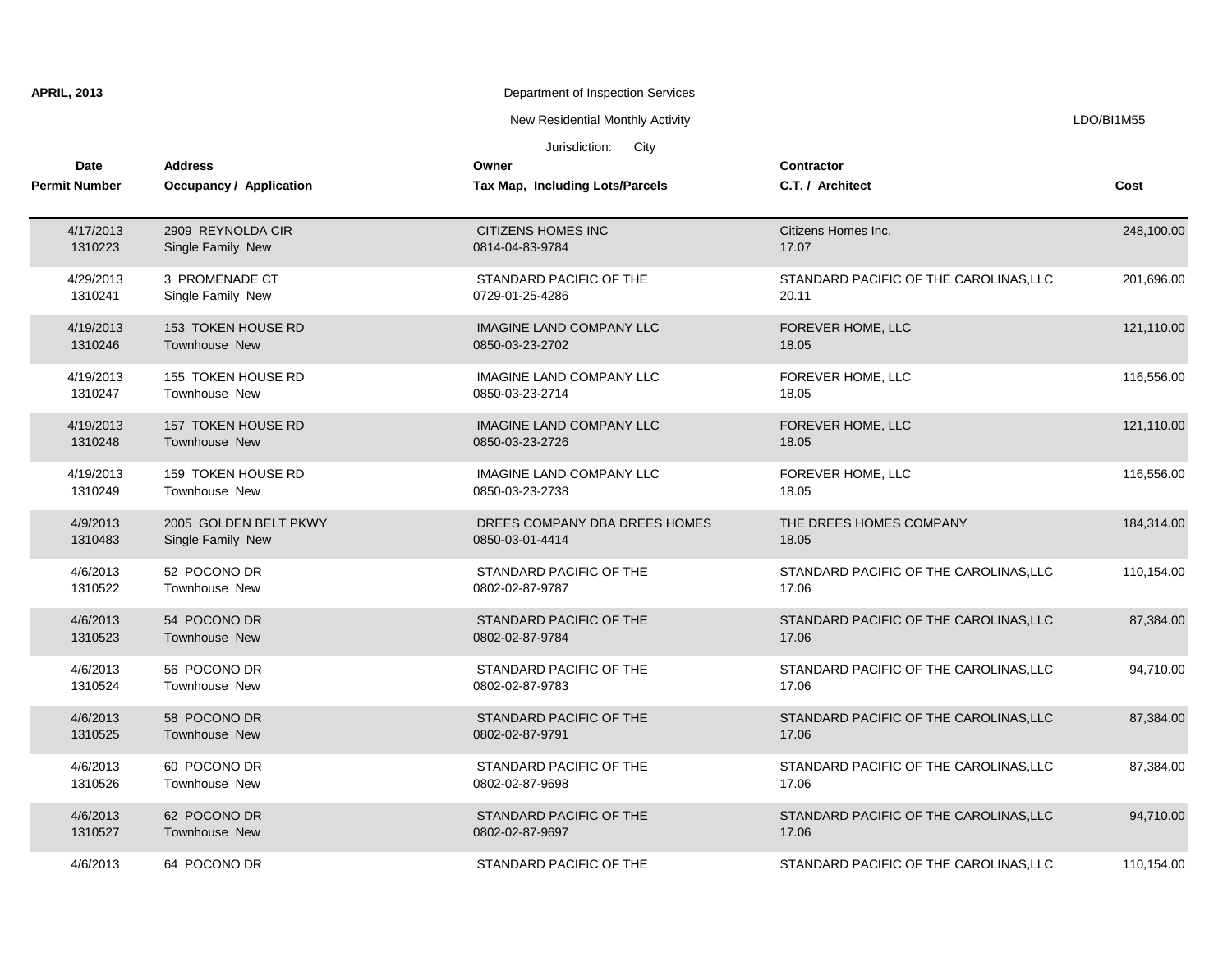| <b>APRIL, 2013</b>           |                                                  | Department of Inspection Services            |                                          |            |
|------------------------------|--------------------------------------------------|----------------------------------------------|------------------------------------------|------------|
|                              |                                                  | New Residential Monthly Activity             |                                          | LDO/BI1M55 |
|                              |                                                  | Jurisdiction:<br>City                        |                                          |            |
| Date<br><b>Permit Number</b> | <b>Address</b><br><b>Occupancy / Application</b> | Owner<br>Tax Map, Including Lots/Parcels     | <b>Contractor</b><br>C.T. / Architect    | Cost       |
| 1310528                      | Townhouse New                                    | 0802-02-87-9694                              | 17.06                                    |            |
| 4/4/2013<br>1310681          | 917 VINTAGE HILL PKWY<br>Single Family New       | <b>TREYBURN POINT LLC</b><br>0835-02-67-7856 | Annis Mangrum, LLC<br>16.01              | 297,264.00 |
| 4/6/2013<br>1310694          | 409 FARINTOSH LN<br>Single Family New            | PULTE HOME CORPORATION<br>0769-03-33-2288    | PULTE HOME CORPORATION<br>19             | 159,390.00 |
| 4/8/2013<br>1310695          | 411 FARINTOSH LN<br>Single Family New            | PULTE HOME CORPORATION<br>0769-03-33-3331    | PULTE HOME CORPORATION<br>19             | 213,972.00 |
| 4/8/2013<br>1310697          | 413 FARINTOSH LN<br>Single Family New            | PULTE HOME CORPORATION<br>0769-03-33-3384    | PULTE HOME CORPORATION<br>19             | 227,568.00 |
| 4/8/2013<br>1310698          | 414 FARINTOSH LN<br>Single Family New            | PULTE HOME CORPORATION<br>0769-03-33-4290    | PULTE HOME CORPORATION<br>19             | 135,000.00 |
| 4/8/2013<br>1310699          | 416 FARINTOSH LN<br>Single Family New            | PULTE HOME CORPORATION<br>0769-03-33-5240    | PULTE HOME CORPORATION<br>19             | 194,370.00 |
| 4/8/2013<br>1310700          | 418 FARINTOSH LN<br>Single Family New            | PULTE HOME CORPORATION<br>0769-03-33-5290    | PULTE HOME CORPORATION<br>19             | 167,376.00 |
| 4/8/2013<br>1310701          | 420 FARINTOSH LN<br>Single Family New            | PULTE HOME CORPORATION<br>0769-03-33-6139    | PULTE HOME CORPORATION<br>19             | 135,000.00 |
| 4/8/2013<br>1310702          | 1108 GASTON MANOR DR<br>Single Family New        | PULTE HOME CORPORATION<br>0769-03-43-8528    | PULTE HOME CORPORATION<br>19             | 289,806.00 |
| 4/19/2013<br>1310705         | 1242 CHAMPIONS POINTE DR<br>Single Family New    | <b>CAPE CAPITAL LLC</b><br>0846-03-00-1448   | Poythress Building Company, LLC<br>16.01 | 245,520.00 |
| 4/12/2013<br>1310718         | 7 PERSIMMON CT<br>Single Family New              | <b>STAGVILLE III LLC</b><br>0846-03-44-0428  | CIMARRON CAPITAL, INC.<br>21             | 187,600.00 |
| 4/6/2013<br>1310720          | 3006 SEPTEMBER DR<br>Single Family New           | LENNAR CAROLINAS LLC<br>0840-02-96-4180      | Lennar Carolinas, LLC<br>18.05           | 152,130.00 |
| 4/6/2013<br>1310743          | 124 MANNING WAY<br>Single Family New             | PULTE HOME CORPORATION<br>0769-03-33-7025    | PULTE HOME CORPORATION<br>19             | 256,476.00 |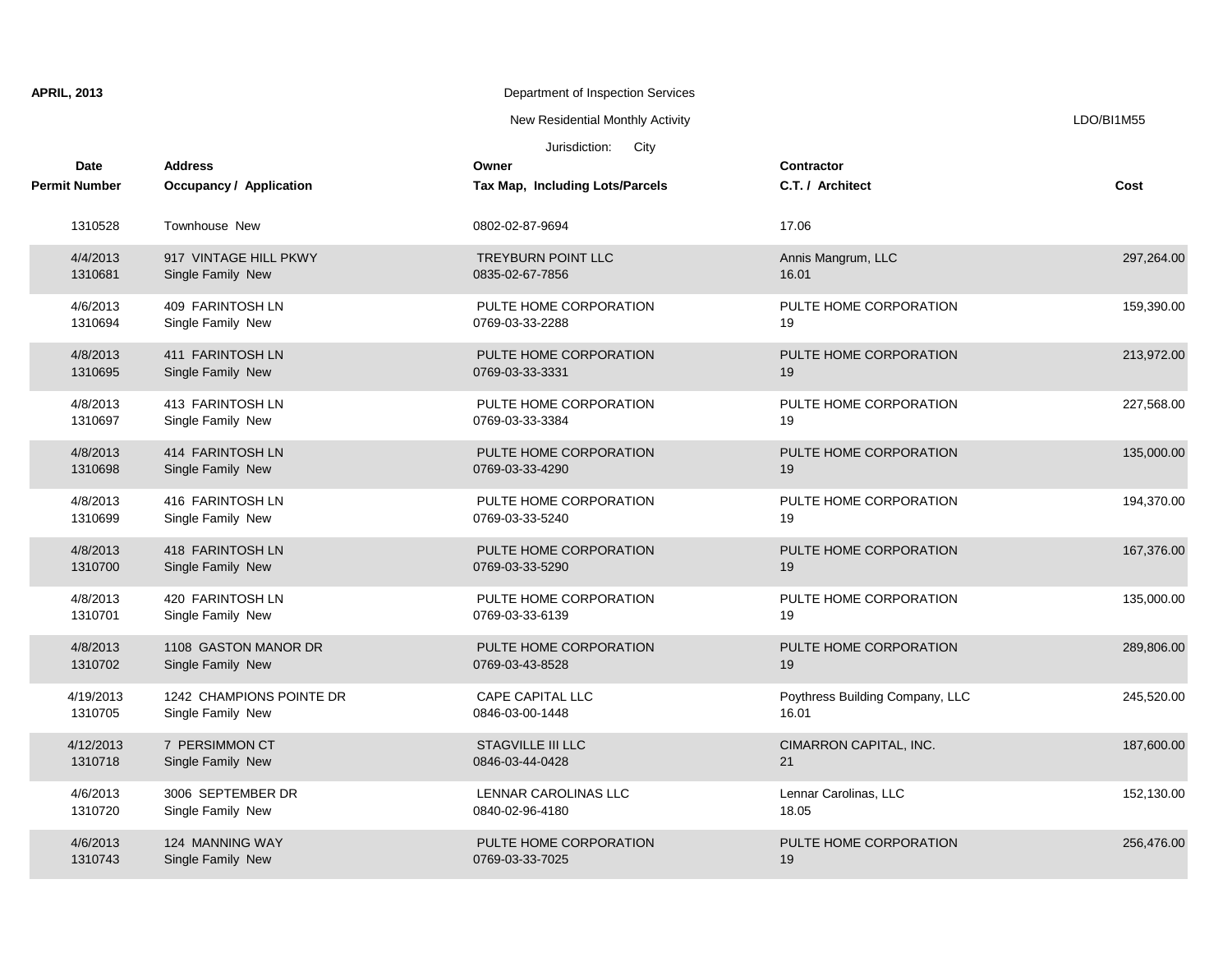| <b>APRIL, 2013</b>   |                                | Department of Inspection Services |                                        |            |
|----------------------|--------------------------------|-----------------------------------|----------------------------------------|------------|
|                      |                                | New Residential Monthly Activity  |                                        | LDO/BI1M55 |
|                      |                                | Jurisdiction:<br>City             |                                        |            |
| <b>Date</b>          | <b>Address</b>                 | Owner                             | Contractor                             |            |
| <b>Permit Number</b> | <b>Occupancy / Application</b> | Tax Map, Including Lots/Parcels   | C.T. / Architect                       | Cost       |
| 4/6/2013             | 126 MANNING WAY                | PULTE HOME CORPORATION            | PULTE HOME CORPORATION                 | 219,714.00 |
| 1310744              | Single Family New              | 0769-03-33-6056                   | 19                                     |            |
| 4/6/2013             | 128 MANNING WAY                | PULTE HOME CORPORATION            | PULTE HOME CORPORATION                 | 193,116.00 |
| 1310745              | Single Family New              | 0769-03-33-5096                   | 19                                     |            |
| 4/6/2013             | 130 MANNING WAY                | PULTE HOME CORPORATION            | PULTE HOME CORPORATION                 | 218,394.00 |
| 1310746              | Single Family New              | 0769-03-33-5027                   | 19                                     |            |
| 4/11/2013            | 608 BIRCHRUN DR                | M/I HOMES OF RALEIGH LLC          | M/I HOMES OF RALEIGH LLC               | 131,802.00 |
| 1310826              | Single Family New              | 0825-03-33-7969                   | 16.03                                  |            |
| 4/5/2013             | 1 CRAWFORD CT                  | <b>RYLAND GROUP INC THE</b>       | THE RYLAND GROUP, INC.                 | 229,284.00 |
| 1310828              | Single Family New              | 0850-02-85-0591                   | 18.05                                  |            |
| 4/19/2013            | 813 SOUTH BEND DR              | TOLL NC LP                        | TOLL BROTHERS OF NC II, INC.           | 307,758.00 |
| 1310843              | Single Family New              | 0717-02-55-9728                   | 20.12                                  |            |
| 4/6/2013             | 1011 SKYLER LN                 | LENNAR CAROLINAS LLC              | Lennar Carolinas, LLC                  | 121,572.00 |
| 1310844              | Townhouse New                  | 0824-03-11-8457                   | 17.11                                  |            |
| 4/8/2013             | 1013 SKYLER LN                 | LENNAR CAROLINAS LLC              | Lennar Carolinas, LLC                  | 128,700.00 |
| 1310845              | Townhouse New                  | 0824-03-11-8540                   | 17.11                                  |            |
| 4/8/2013             | 1015 SKYLER LN                 | LENNAR CAROLINAS LLC              | Lennar Carolinas, LLC                  | 128,700.00 |
| 1310846              | Townhouse New                  | 0824-03-11-8530                   | 17.11                                  |            |
| 4/8/2013             | 1017 SKYLER LN                 | LENNAR CAROLINAS LLC              | Lennar Carolinas, LLC                  | 119,592.00 |
| 1310847              | <b>Townhouse New</b>           | 0824-03-11-8515                   | 17.11                                  |            |
| 4/9/2013             | 47 POCONO DR                   | STANDARD PACIFIC OF THE           | STANDARD PACIFIC OF THE CAROLINAS, LLC | 89,760.00  |
| 1310876              | Townhouse New                  | 0802-02-97-1835                   | 17.06                                  |            |
| 4/9/2013             | 45 POCONO DR                   | STANDARD PACIFIC OF THE           | STANDARD PACIFIC OF THE CAROLINAS, LLC | 80,190.00  |
| 1310877              | Townhouse New                  | 0802-02-97-1837                   | 17.06                                  |            |
| 4/9/2013             | 43 POCONO DR                   | STANDARD PACIFIC OF THE           | STANDARD PACIFIC OF THE CAROLINAS, LLC | 86,790.00  |
| 1310878              | Townhouse New                  | 0802-02-97-1839                   | 17.06                                  |            |
| 4/9/2013             | 41 POCONO DR                   | STANDARD PACIFIC OF THE           | STANDARD PACIFIC OF THE CAROLINAS, LLC | 86,790.00  |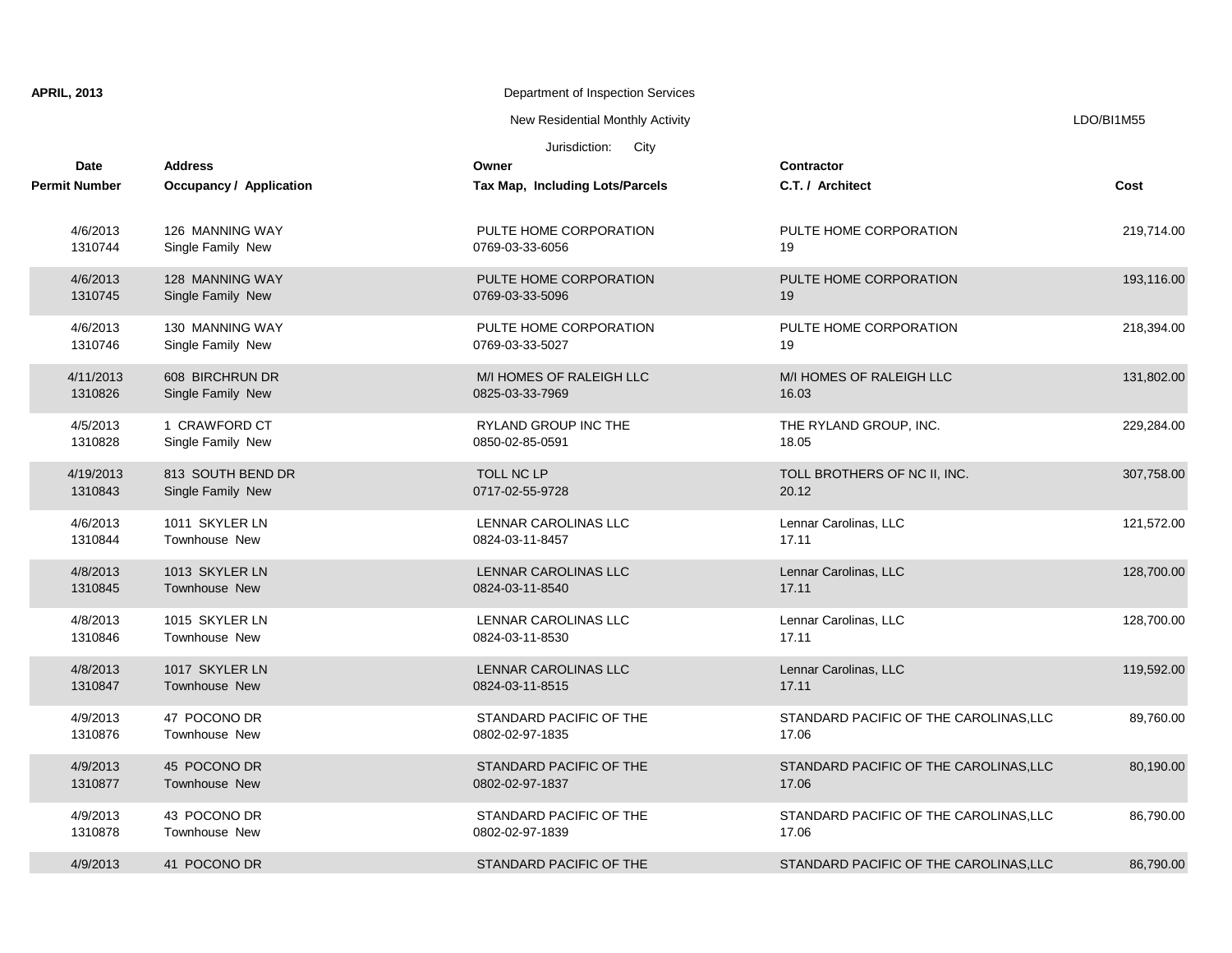| <b>APRIL, 2013</b><br>Department of Inspection Services |                              |                                           |                                               |                                                 |            |
|---------------------------------------------------------|------------------------------|-------------------------------------------|-----------------------------------------------|-------------------------------------------------|------------|
|                                                         |                              |                                           | New Residential Monthly Activity              |                                                 | LDO/BI1M55 |
|                                                         |                              |                                           | Jurisdiction: City                            |                                                 |            |
|                                                         | Date<br><b>Permit Number</b> | <b>Address</b><br>Occupancy / Application | Owner<br>Tax Map, Including Lots/Parcels      | <b>Contractor</b><br>C.T. / Architect           | Cost       |
|                                                         |                              |                                           |                                               |                                                 |            |
|                                                         | 1310879                      | Townhouse New                             | 0802-02-97-1931                               | 17.06                                           |            |
|                                                         | 4/9/2013<br>1310880          | 39 POCONO DR<br>Townhouse New             | STANDARD PACIFIC OF THE<br>0802-02-97-1932    | STANDARD PACIFIC OF THE CAROLINAS, LLC<br>17.06 | 86,790.00  |
|                                                         | 4/10/2013<br>1310881         | 37 POCONO DR<br>Townhouse New             | STANDARD PACIFIC OF THE<br>0802-02-97-1934    | STANDARD PACIFIC OF THE CAROLINAS, LLC<br>17.06 | 86,790.00  |
|                                                         | 4/9/2013<br>1310882          | 35 POCONO DR<br>Townhouse New             | STANDARD PACIFIC OF THE<br>0802-02-97-1926    | STANDARD PACIFIC OF THE CAROLINAS, LLC<br>17.06 | 89,760.00  |
|                                                         | 4/17/2013<br>1310922         | 2807 REYNOLDA CIR<br>Single Family New    | EF VENTURES LLC<br>0814-04-84-3004            | Citizens Homes Inc.<br>17.07                    | 251,900.00 |
|                                                         | 4/26/2013<br>1310923         | 2813 REYNOLDA CIR<br>Single Family New    | EF VENTURES LLC<br>0814-04-84-5246            | Citizens Homes Inc.<br>17.07                    | 254,600.00 |
|                                                         | 4/16/2013<br>1310938         | 812 SOUTH BEND DR<br>Single Family New    | <b>TOLL NC LP</b><br>0717-02-55-7910          | TOLL BROTHERS OF NC II, INC.<br>20.12           | 197,406.00 |
|                                                         | 4/22/2013<br>1310963         | 107 DANEBORG RD<br>Single Family New      | KB HOME RALEIGH DURHAM INC<br>0850-03-13-5309 | KB HOME, RALEIGH-DURHAM LLC<br>18.05            | 184,932.00 |
|                                                         | 4/24/2013<br>1310973         | 1021 SKYLER LN<br>Townhouse New           | LENNAR CAROLINAS LLC<br>0824-03-11-7690       | Lennar Carolinas, LLC<br>17.11                  | 85,300.00  |
|                                                         | 4/24/2013<br>1310974         | 1023 SKYLER LN<br>Townhouse New           | LENNAR CAROLINAS LLC<br>0824-03-11-7682       | Lennar Carolinas, LLC<br>17.11                  | 121,704.00 |
|                                                         | 4/24/2013<br>1310975         | 1025 SKYLER LN<br>Townhouse New           | LENNAR CAROLINAS LLC<br>0824-03-11-7665       | Lennar Carolinas, LLC<br>17.11                  | 128,700.00 |
|                                                         | 4/29/2013<br>1310979         | 1201 W MURRAY AVE<br>Single Family New    | QUBIC LLC<br>0822-07-69-6347                  | Qubic, LLC<br>1.02                              | 101,772.00 |
|                                                         | 4/9/2013<br>1310980          | 912 SOUTH BEND DR<br>Single Family New    | TOLL NC LP<br>0717-02-65-3404                 | TOLL BROTHERS OF NC II, INC.<br>20.12           | 160,380.00 |
|                                                         | 4/11/2013<br>1310981         | 306 SYLVIAS CT<br>Single Family New       | <b>GARMAN HOMES LLC</b><br>0851-03-41-7048    | <b>GARMAN HOMES, LLC</b><br>18.05               | 167,904.00 |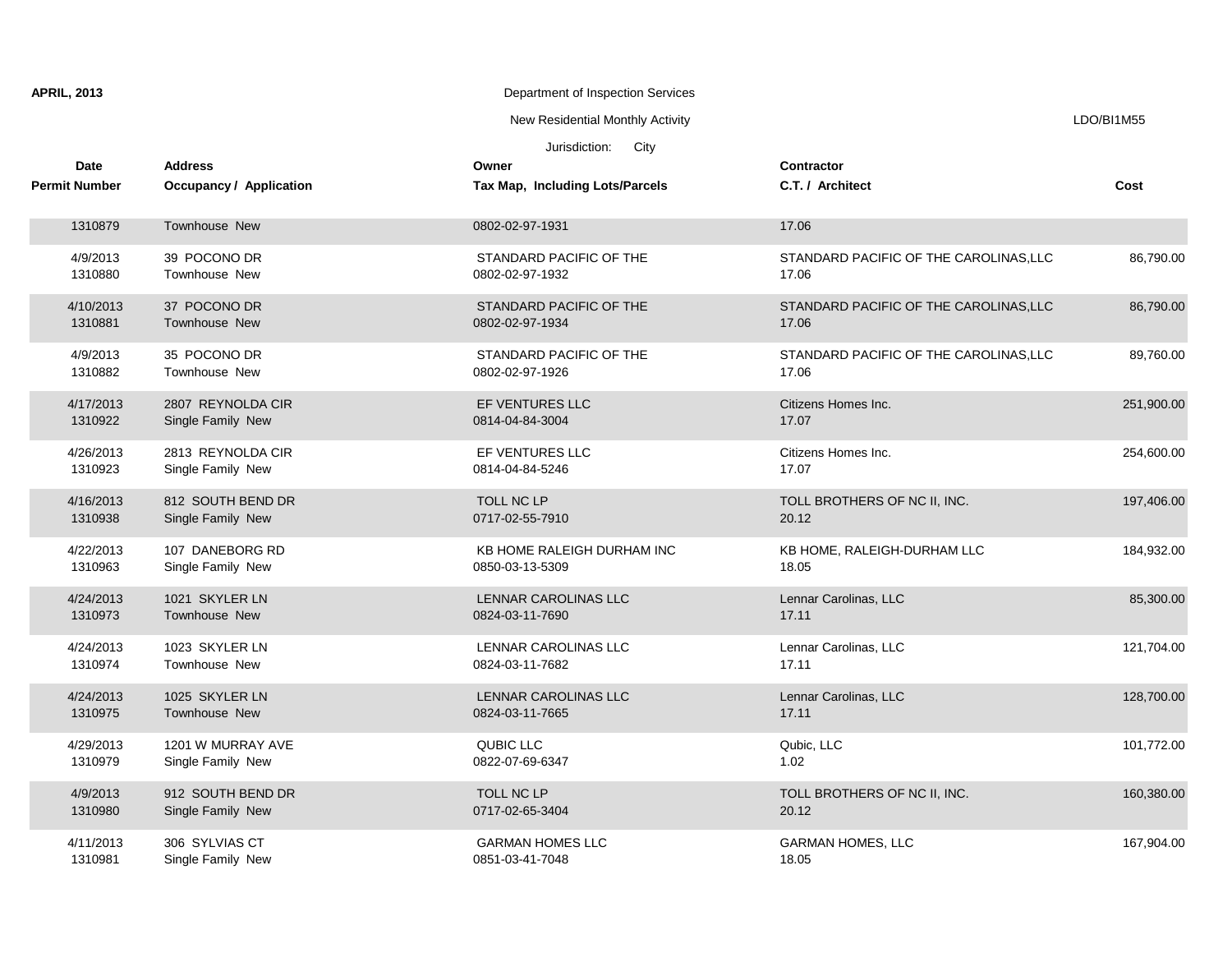| <b>APRIL, 2013</b>           |                                           | Department of Inspection Services                                 |                                        |            |
|------------------------------|-------------------------------------------|-------------------------------------------------------------------|----------------------------------------|------------|
|                              |                                           | New Residential Monthly Activity                                  |                                        | LDO/BI1M55 |
| Date<br><b>Permit Number</b> | <b>Address</b><br>Occupancy / Application | Jurisdiction:<br>City<br>Owner<br>Tax Map, Including Lots/Parcels | <b>Contractor</b><br>C.T. / Architect  | Cost       |
| 4/24/2013                    | 317 HALES WOOD RD                         | OZ DEVELOPERS LLC                                                 | <b>HAGOOD HOMES OF WILMINGTON</b>      | 217,932.00 |
| 1310986                      | Single Family New                         | 9797-02-98-5235                                                   | 20.12                                  |            |
| 4/29/2013                    | 249 HALES WOOD RD                         | <b>KAO DAVID T TRUSTEE</b>                                        | HAGOOD HOMES OF WILMINGTON             | 206,910.00 |
| 1310994                      | Single Family New                         | 9797-02-98-8966                                                   | 20.12                                  |            |
| 4/12/2013                    | 310 SYLVIAS CT                            | <b>GARMAN HOMES LLC</b>                                           | <b>GARMAN HOMES, LLC</b>               | 152,600.00 |
| 1311002                      | Single Family New                         | 0851-03-40-7938                                                   | 18.05                                  |            |
| 4/12/2013                    | 321 SYLVIAS CT                            | <b>GARMAN HOMES LLC</b>                                           | <b>GARMAN HOMES, LLC</b>               | 157,000.00 |
| 1311003                      | Single Family New                         | 0851-04-40-9632                                                   | 18.05                                  |            |
| 4/13/2013                    | 2018 HAWKINS ST                           | <b>D R HORTON INC</b>                                             | HORTON, D.R., INC.-TORREY              | 238,276.00 |
| 1311005                      | Single Family New                         | 0850-03-01-6198                                                   | 18.05                                  |            |
| 4/11/2013                    | 32 ARGONAUT DR                            | STANDARD PACIFIC OF THE                                           | STANDARD PACIFIC OF THE CAROLINAS, LLC | 151,734.00 |
| 1311010                      | <b>Townhouse New</b>                      | 0802-02-97-3222                                                   | 17.06                                  |            |
| 4/11/2013                    | 34 ARGONAUT DR                            | STANDARD PACIFIC OF THE                                           | STANDARD PACIFIC OF THE CAROLINAS, LLC | 130,218.00 |
| 1311011                      | <b>Townhouse New</b>                      | 0802-02-97-3244                                                   | 17.06                                  |            |
| 4/11/2013                    | 36 ARGONAUT DR                            | STANDARD PACIFIC OF THE                                           | STANDARD PACIFIC OF THE CAROLINAS, LLC | 147,840.00 |
| 1311012                      | Townhouse New                             | 0802-02-97-3256                                                   | 17.06                                  |            |
| 4/11/2013                    | 38 ARGONAUT DR                            | STANDARD PACIFIC OF THE                                           | STANDARD PACIFIC OF THE CAROLINAS, LLC | 130,218.00 |
| 1311013                      | <b>Townhouse New</b>                      | 0802-02-97-3268                                                   | 17.06                                  |            |
| 4/11/2013                    | 40 ARGONAUT DR                            | STANDARD PACIFIC OF THE                                           | STANDARD PACIFIC OF THE CAROLINAS.LLC  | 147,840.00 |
| 1311014                      | Townhouse New                             | 0802-02-97-3370                                                   | 17.06                                  |            |
| 4/11/2013                    | 42 ARGONAUT DR                            | STANDARD PACIFIC OF THE                                           | STANDARD PACIFIC OF THE CAROLINAS, LLC | 130,218.00 |
| 1311015                      | <b>Townhouse New</b>                      | 0802-02-97-3392                                                   | 17.06                                  |            |
| 4/11/2013                    | 44 ARGONAUT DR                            | STANDARD PACIFIC OF THE                                           | STANDARD PACIFIC OF THE CAROLINAS, LLC | 130,350.00 |
| 1311016                      | <b>Townhouse New</b>                      | 0802-02-97-4304                                                   | 17.06                                  |            |
| 4/19/2013                    | 149 VICTORIAN OAKS DR                     | STANDARD PACIFIC OF THE                                           | STANDARD PACIFIC OF THE CAROLINAS, LLC | 212,058.00 |
| 1311024                      | Single Family New                         | 0729-03-14-2948                                                   | 20.11                                  |            |
| 4/15/2013                    | 2108 SCARLET SAGE DR                      | <b>CARDINAL LAKE OWNERS</b>                                       | <b>BEAZER HOMES CORP.</b>              | 225,918.00 |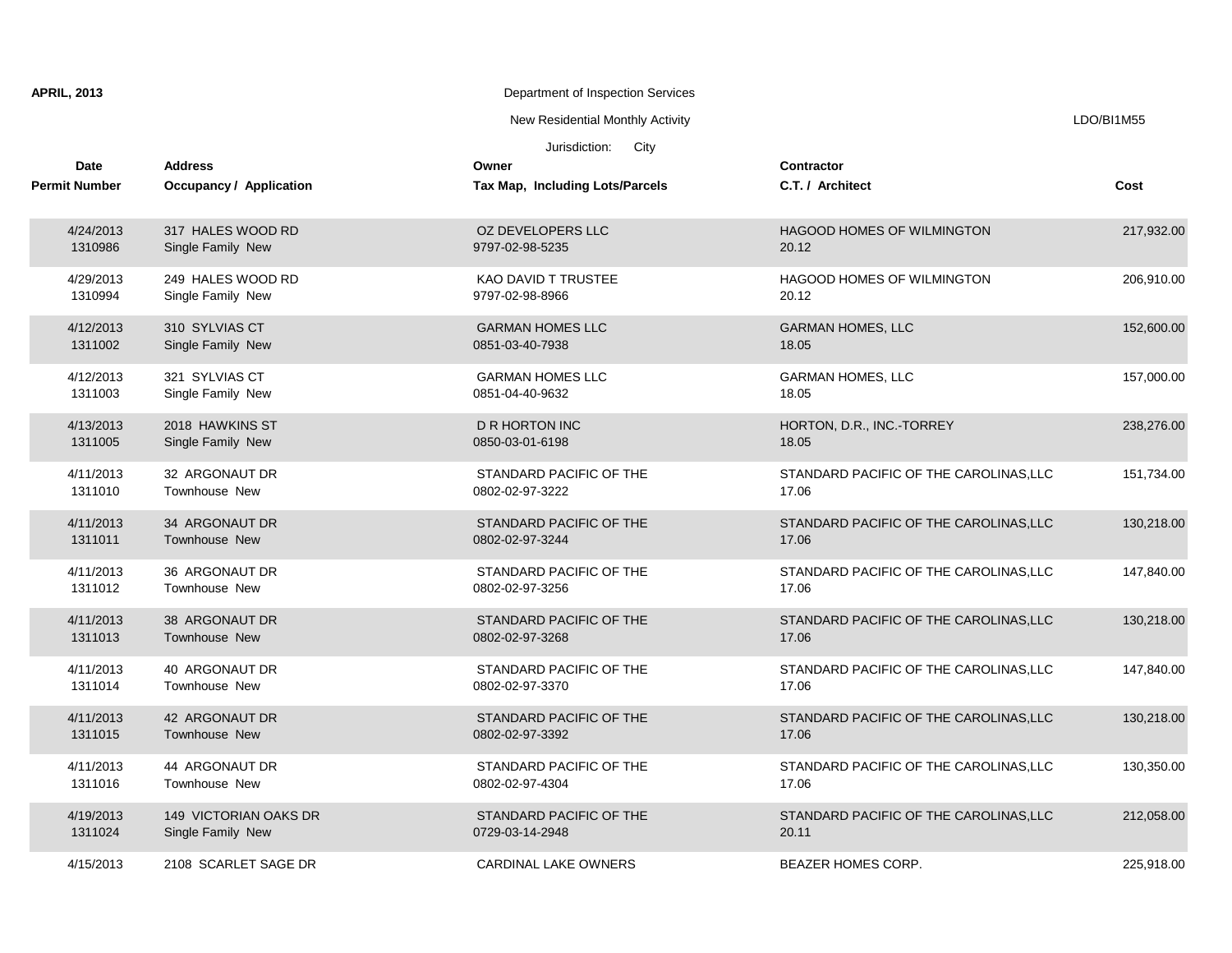| <b>APRIL, 2013</b>           |                                            | Department of Inspection Services                 |                                       |            |
|------------------------------|--------------------------------------------|---------------------------------------------------|---------------------------------------|------------|
|                              |                                            | New Residential Monthly Activity                  |                                       | LDO/BI1M55 |
|                              |                                            | Jurisdiction:<br>City                             |                                       |            |
| Date<br><b>Permit Number</b> | <b>Address</b><br>Occupancy / Application  | Owner<br>Tax Map, Including Lots/Parcels          | Contractor<br>C.T. / Architect        | Cost       |
| 1311033                      | Single Family New                          | 203561-PP12307                                    | 18.04                                 |            |
| 4/16/2013<br>1311034         | 350 CALLANDALE LN<br>Single Family New     | HEARTHSTONE MULTI-ASSET ENTITY<br>0850-03-04-1282 | <b>BEAZER HOMES CORP.</b><br>18.05    | 245,784.00 |
| 4/23/2013<br>1311040         | 701 GASTON MANOR DR<br>Single Family New   | PULTE HOME CORPORATION<br>0769-03-22-5847         | PULTE HOME CORPORATION<br>19          | 184,272.00 |
| 4/24/2013<br>1311041         | 1145 GASTON MANOR DR<br>Single Family New  | PULTE HOME CORPORATION<br>194412-PP123964         | PULTE HOME CORPORATION                | 213,906.00 |
| 4/19/2013<br>1311042         | 327 ROSEDALE CREEK DR<br>Single Family New | PULTE HOME CORPORATION<br>0769-03-22-3886         | PULTE HOME CORPORATION<br>19          | 178,992.00 |
| 4/15/2013<br>1311047         | 1707 WADDELL CT<br>Single Family New       | <b>D R HORTON INC</b><br>0850-03-02-4038          | HORTON, D.R., INC.-TORREY<br>18.05    | 235,818.00 |
| 4/16/2013<br>1311055         | 925 SOUTH BEND DR<br>Single Family New     | TOLL NC LP<br>0717-02-65-6682                     | TOLL BROTHERS OF NC II, INC.<br>20.12 | 319,440.00 |
| 4/17/2013<br>1311060         | 2140 SCARLET SAGE DR<br>Single Family New  | <b>CARDINAL LAKE OWNERS</b><br>203561-PP12303     | <b>BEAZER HOMES CORP.</b><br>18.04    | 160,446.00 |
| 4/18/2013<br>1311061         | 2122 SCARLET SAGE DR<br>Single Family New  | <b>CARDINAL LAKE OWNERS</b><br>0852-04-54-4420    | <b>BEAZER HOMES CORP.</b><br>18.04    | 160,446.00 |
| 4/19/2013<br>1311062         | 2104 SCARLET SAGE DR<br>Single Family New  | <b>CARDINAL LAKE OWNERS</b><br>0852-04-54-1353    | <b>BEAZER HOMES CORP.</b><br>18.04    | 211,794.00 |
| 4/24/2013<br>1311065         | 1106 GOLDEN EAGLE DR<br>Single Family New  | <b>BEAZER HOMES CORP</b><br>0852-03-43-3244       | <b>BEAZER HOMES CORP.</b><br>18.04    | 160,446.00 |
| 4/17/2013<br>1311066         | 1 CRESTMONT CT<br>Single Family New        | HEARTHSTONE MULTI-ASSET ENTITY<br>0850-01-15-4228 | <b>BEAZER HOMES CORP.</b><br>18.05    | 180,312.00 |
| 4/18/2013<br>1311089         | 10 CRAWFORD CT<br>Single Family New        | RYLAND GROUP INC THE<br>0850-02-85-3352           | THE RYLAND GROUP, INC.<br>18.05       | 201,366.00 |
| 4/18/2013<br>1311090         | 2210 GILMAN ST<br>Single Family New        | RYLAND GROUP INC THE<br>0850-02-75-9008           | THE RYLAND GROUP, INC.<br>18.05       | 201,366.00 |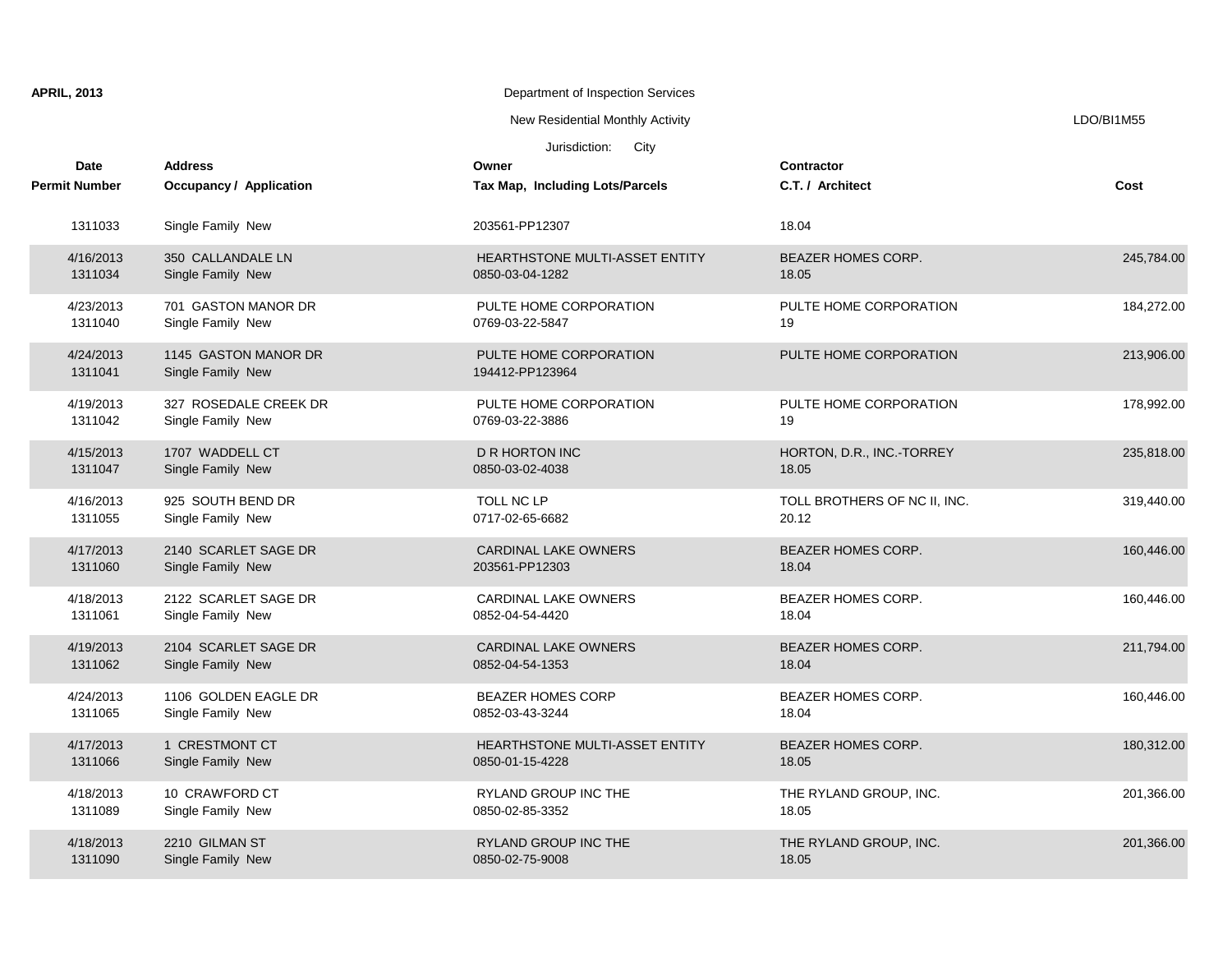| <b>APRIL, 2013</b>   |                                            | Department of Inspection Services                 |                                                 |            |
|----------------------|--------------------------------------------|---------------------------------------------------|-------------------------------------------------|------------|
|                      |                                            | New Residential Monthly Activity                  |                                                 | LDO/BI1M55 |
|                      |                                            | Jurisdiction:<br>City                             |                                                 |            |
| Date                 | <b>Address</b>                             | Owner                                             | <b>Contractor</b>                               |            |
| <b>Permit Number</b> | Occupancy / Application                    | Tax Map, Including Lots/Parcels                   | C.T. / Architect                                | Cost       |
| 4/26/2013<br>1311091 | 4 BEE HILL PL<br>Single Family New         | LAKEFIELD FARM LLC<br>0813-01-38-4295             | Weekley Homes, L.P.<br>17.07                    | 407,550.00 |
| 4/18/2013<br>1311098 | 311 WINDRUSH LN<br>Single Family New       | HEARTHSTONE MULTI-ASSET ENTITY<br>0840-04-93-6198 | BEAZER HOMES CORP.<br>18.05                     | 239,118.00 |
| 4/19/2013<br>1311100 | 3603 GLIDEWELL CT<br>Single Family New     | MARNELL ROSE M<br>0810-15-63-3526                 | LINIAN HOMES INC<br>20.07                       | 230,000.00 |
| 4/26/2013<br>1311101 | 3205 HORSEBARN DR<br>Single Family New     | <b>LAKEFIELD FARM LLC</b><br>0813-01-48-1216      | Weekley Homes, L.P.<br>17.07                    | 316,074.00 |
| 4/19/2013<br>1311105 | 127 VICTORIAN OAKS DR<br>Single Family New | STANDARD PACIFIC OF THE<br>0729-01-15-9201        | STANDARD PACIFIC OF THE CAROLINAS, LLC<br>20.11 | 236,016.00 |
| 4/19/2013<br>1311112 | 4509 COTTENDALE DR<br>Single Family New    | BILL CLARK HOMES OF RALEIGH<br>0759-01-06-3292    | CLARK HOMES OF RALEIGH, LLC, BILL<br>18.05      | 234,268.00 |
| 4/24/2013<br>1311120 | 310 ROSEDALE CREEK DR<br>Single Family New | PULTE HOME CORPORATION<br>0769-03-22-5544         | PULTE HOME CORPORATION<br>19                    | 124,014.00 |
| 4/24/2013<br>1311121 | 709 GASTON MANOR DR<br>Single Family New   | PULTE HOME CORPORATION<br>0769-03-22-6890         | PULTE HOME CORPORATION<br>19                    | 180,180.00 |
| 4/24/2013<br>1311152 | 139 VICTORIAN OAKS DR<br>Single Family New | STANDARD PACIFIC OF THE<br>0729-01-15-5121        | STANDARD PACIFIC OF THE CAROLINAS, LLC<br>20.11 | 213,444.00 |
| 4/29/2013<br>1311165 | 604 BIRCHRUN DR<br>Single Family New       | M/I HOMES OF RALEIGH LLC<br>0825-03-33-8948       | M/I HOMES OF RALEIGH LLC<br>16.03               | 158,004.00 |
| 4/29/2013<br>1311169 | 900 SOUTH BEND DR<br>Single Family New     | TOLL NC LP<br>0717-02-55-8558                     | TOLL BROTHERS OF NC II, INC.<br>20.12           | 195,294.00 |
| 4/29/2013<br>1311170 | 914 SOUTH BEND DR<br>Single Family New     | TOLL NC LP<br>0717-02-65-3456                     | TOLL BROTHERS OF NC II, INC.<br>20.12           | 195,294.00 |
| 4/29/2013<br>1311171 | 920 SOUTH BEND DR<br>Single Family New     | TOLL NC LP<br>0717-02-65-5570                     | TOLL BROTHERS OF NC II, INC.<br>20.12           | 253,044.00 |
| 4/29/2013            | 1814 HADDINGTON DR                         | <b>HAPPEL MARY ALICE</b>                          | Annis Mangrum, LLC                              | 416,000.00 |